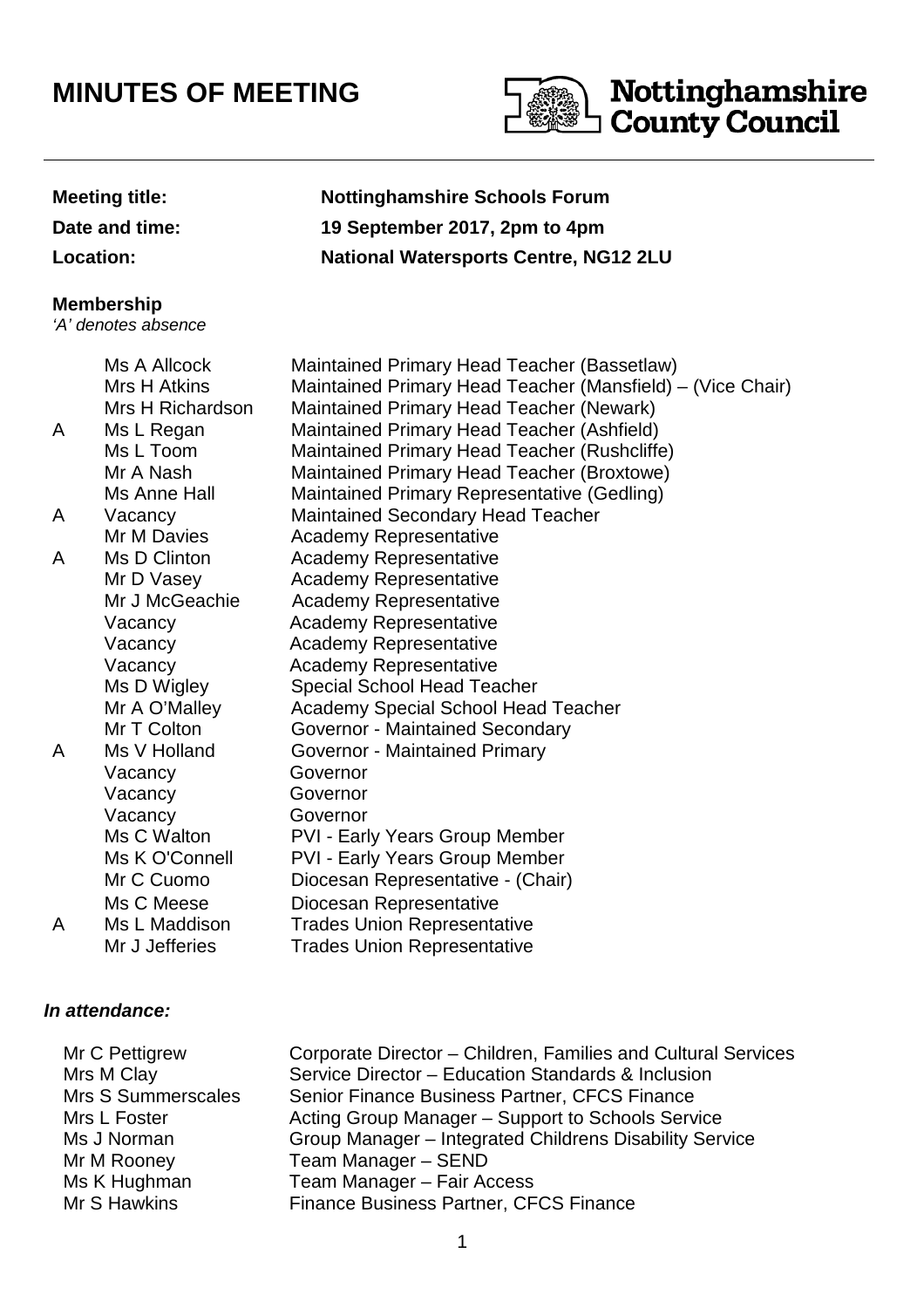| $\overline{1}$ . | Welcome                                                                                                                                                                                                                                                                                                                                                                                                                                                                                                                                                                                                                                                                                                                                                                                                                                                                |         |             |               |
|------------------|------------------------------------------------------------------------------------------------------------------------------------------------------------------------------------------------------------------------------------------------------------------------------------------------------------------------------------------------------------------------------------------------------------------------------------------------------------------------------------------------------------------------------------------------------------------------------------------------------------------------------------------------------------------------------------------------------------------------------------------------------------------------------------------------------------------------------------------------------------------------|---------|-------------|---------------|
|                  | Carlo Cuomo welcomed all members to the meeting.                                                                                                                                                                                                                                                                                                                                                                                                                                                                                                                                                                                                                                                                                                                                                                                                                       |         |             |               |
| 2.               | <b>Apologies for absence</b>                                                                                                                                                                                                                                                                                                                                                                                                                                                                                                                                                                                                                                                                                                                                                                                                                                           |         |             |               |
|                  | Apologies were received from Louise Regan, Debbie Clinton and Val Holland and forum were<br>informed that Donna Trusler had resigned from her position as an Academy representative.                                                                                                                                                                                                                                                                                                                                                                                                                                                                                                                                                                                                                                                                                   |         |             |               |
| 3.               | <b>Election of Chair and Vice Chair</b>                                                                                                                                                                                                                                                                                                                                                                                                                                                                                                                                                                                                                                                                                                                                                                                                                                |         |             | <b>ACTION</b> |
|                  | Helen Atkins nominated Carlo Cuomo to continue in his role as chair of the Schools<br>Forum.<br>Chris Walton seconded the nomination.                                                                                                                                                                                                                                                                                                                                                                                                                                                                                                                                                                                                                                                                                                                                  |         |             |               |
|                  |                                                                                                                                                                                                                                                                                                                                                                                                                                                                                                                                                                                                                                                                                                                                                                                                                                                                        |         |             |               |
|                  | For<br>11                                                                                                                                                                                                                                                                                                                                                                                                                                                                                                                                                                                                                                                                                                                                                                                                                                                              | Against | Abstentions |               |
|                  |                                                                                                                                                                                                                                                                                                                                                                                                                                                                                                                                                                                                                                                                                                                                                                                                                                                                        | 0       | 0           |               |
|                  | Chris Walton nominated Helen Atkins to continue in her role as vice chair of the<br>Schools Forum.<br>Karen O'Connell seconded the nomination.                                                                                                                                                                                                                                                                                                                                                                                                                                                                                                                                                                                                                                                                                                                         |         |             |               |
|                  | For                                                                                                                                                                                                                                                                                                                                                                                                                                                                                                                                                                                                                                                                                                                                                                                                                                                                    | Against | Abstentions |               |
|                  | 11                                                                                                                                                                                                                                                                                                                                                                                                                                                                                                                                                                                                                                                                                                                                                                                                                                                                     | 0       | 0           |               |
|                  |                                                                                                                                                                                                                                                                                                                                                                                                                                                                                                                                                                                                                                                                                                                                                                                                                                                                        |         |             |               |
|                  | Ly Toom arrived at the meeting.                                                                                                                                                                                                                                                                                                                                                                                                                                                                                                                                                                                                                                                                                                                                                                                                                                        |         |             |               |
|                  | Minutes of the Schools Forum 19th September 2017<br>Item 3a TETC<br>Sue Summerscales told the forum that the development workers were only working<br>on the TETC support programme.<br>Helen Atkins asked for clarification of when this had been communicated to schools.<br>It was agreed that Steve Edwards would attend the next full forum meeting in<br>December to clarify and answer further questions on this matter.<br>Item 4j - Schools Forum membership<br>Carlo Cuomo explained that the forum has numerous vacancies and asked that<br>members encourage others to join.<br>Dick Vasey asked for a list of vacancies to be emailed to forum members. - please<br>see list attached to minutes<br>Dick Vasey also stated the importance of having members representing all<br>geographical areas of the County.<br>Claire Meese arrived at the meeting. |         |             |               |
| 5.               | Item 5a - 2018/19 Schools Funding and Local Funding Formula Consultation<br>Sue Summerscales introduced a report and explained some of the key points of the<br>Secretary of States announcement from July 2017. Sue explained that the report had<br>preceded the National Funding Formula announcement made by the ESFA on the 15<br>September.<br>Dick Vasey told the forum that his academy's published baseline did not match their<br>2017/18 funding.                                                                                                                                                                                                                                                                                                                                                                                                           |         |             |               |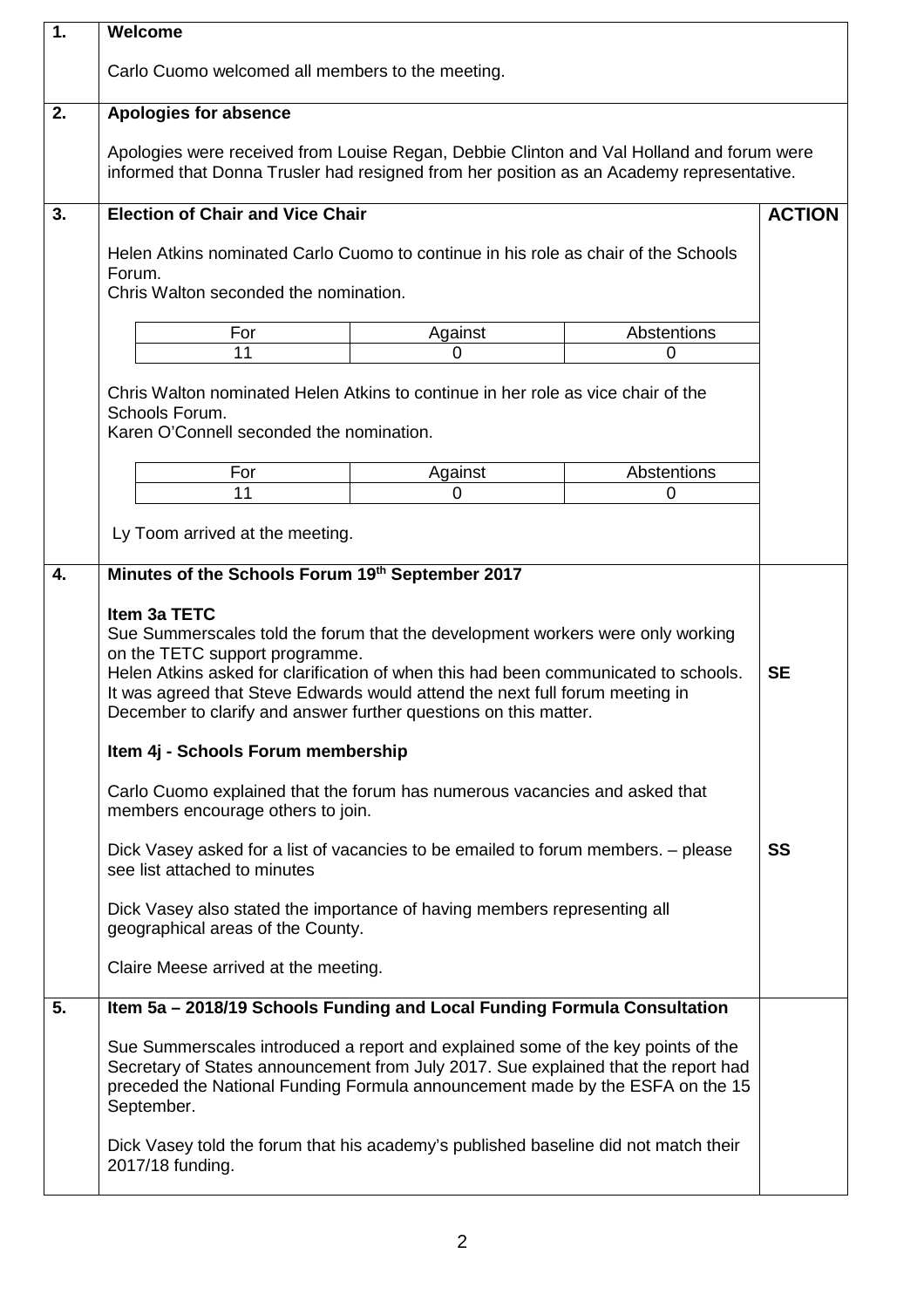| Sue explained that NCC had been unable to reconcile many academies' baselines<br>and that a query had been submitted to the ESFA.                                                                                                                                                                                                                                                                                                                                                                                                                 |  |
|---------------------------------------------------------------------------------------------------------------------------------------------------------------------------------------------------------------------------------------------------------------------------------------------------------------------------------------------------------------------------------------------------------------------------------------------------------------------------------------------------------------------------------------------------|--|
| Joe Jeffries asked members to be mindful that figures published by the ESFA were<br>only illustrative                                                                                                                                                                                                                                                                                                                                                                                                                                             |  |
| Joe also explained that the Secretary of State's announcement had not explained<br>what would happen to the funding formula from 2020/21.                                                                                                                                                                                                                                                                                                                                                                                                         |  |
| Sue Summerscales initiated a discussion around the options available for funding<br>Nottinghamshire's schools and academies in 2018/19.                                                                                                                                                                                                                                                                                                                                                                                                           |  |
| The general consensus of the forum was that it would be better to adopt the National<br>Funding Formula as soon as possible.                                                                                                                                                                                                                                                                                                                                                                                                                      |  |
| It was agreed that the NCC would model indicative allocations under the current<br>Local Funding Formula to compare to the National Funding Formula.                                                                                                                                                                                                                                                                                                                                                                                              |  |
| <b>Recommendation</b>                                                                                                                                                                                                                                                                                                                                                                                                                                                                                                                             |  |
| <b>That the Schools Forum:</b>                                                                                                                                                                                                                                                                                                                                                                                                                                                                                                                    |  |
| 1) Consider and comment on the consultation options proposed. - It was agreed<br>that NCC would consult on continuing with the current local funding formula<br>or transitioning to the National Funding Formula (as closely as possible).<br>2) Consider the establishment of a working group to make recommendations<br>about the best transitional approach for 2018-19. - It was decided that this<br>was not needed.<br>3) Approve in principal the proposed timetable for the local consultation. - the<br>proposed timetable was approved. |  |
| Item 5b - Independent Non Maintained Schools/ Alternative Provision budget<br>pressure                                                                                                                                                                                                                                                                                                                                                                                                                                                            |  |
| Linda Foster presented a report and explained the data in appendix 2.                                                                                                                                                                                                                                                                                                                                                                                                                                                                             |  |
| Linda explained the significant pressure on the High Needs Block that was emerging<br>and the importance of carrying out a full High Needs Block review in order to help<br>mitigate this.                                                                                                                                                                                                                                                                                                                                                        |  |
| Linda explained that the pressures on the HNB are not unique to Nottinghamshire.                                                                                                                                                                                                                                                                                                                                                                                                                                                                  |  |
| Chris Walton asked why if Nottinghamshire were in need of extra Special School<br>places, the expressions of interest in two new schools had been rejected by the<br>ESFA.                                                                                                                                                                                                                                                                                                                                                                        |  |
| Matt Rooney explained that other Local Authority's need for places has been scored<br>more highly by ESFA.                                                                                                                                                                                                                                                                                                                                                                                                                                        |  |
| James Mcgeachie asked if INM's offer was different to that of Nottinghamshire's<br>Special Schools.                                                                                                                                                                                                                                                                                                                                                                                                                                               |  |
| Jill Norman explained that in some cases it is, but children are sometimes placed in<br>INMS/AP due to a tribunal.                                                                                                                                                                                                                                                                                                                                                                                                                                |  |
| Adrian O Malley explained that it is difficult for Nottinghamshire's Special Schools to<br>match the provision of INM due to funding and that investment would be needed if<br>they wished to do so.                                                                                                                                                                                                                                                                                                                                              |  |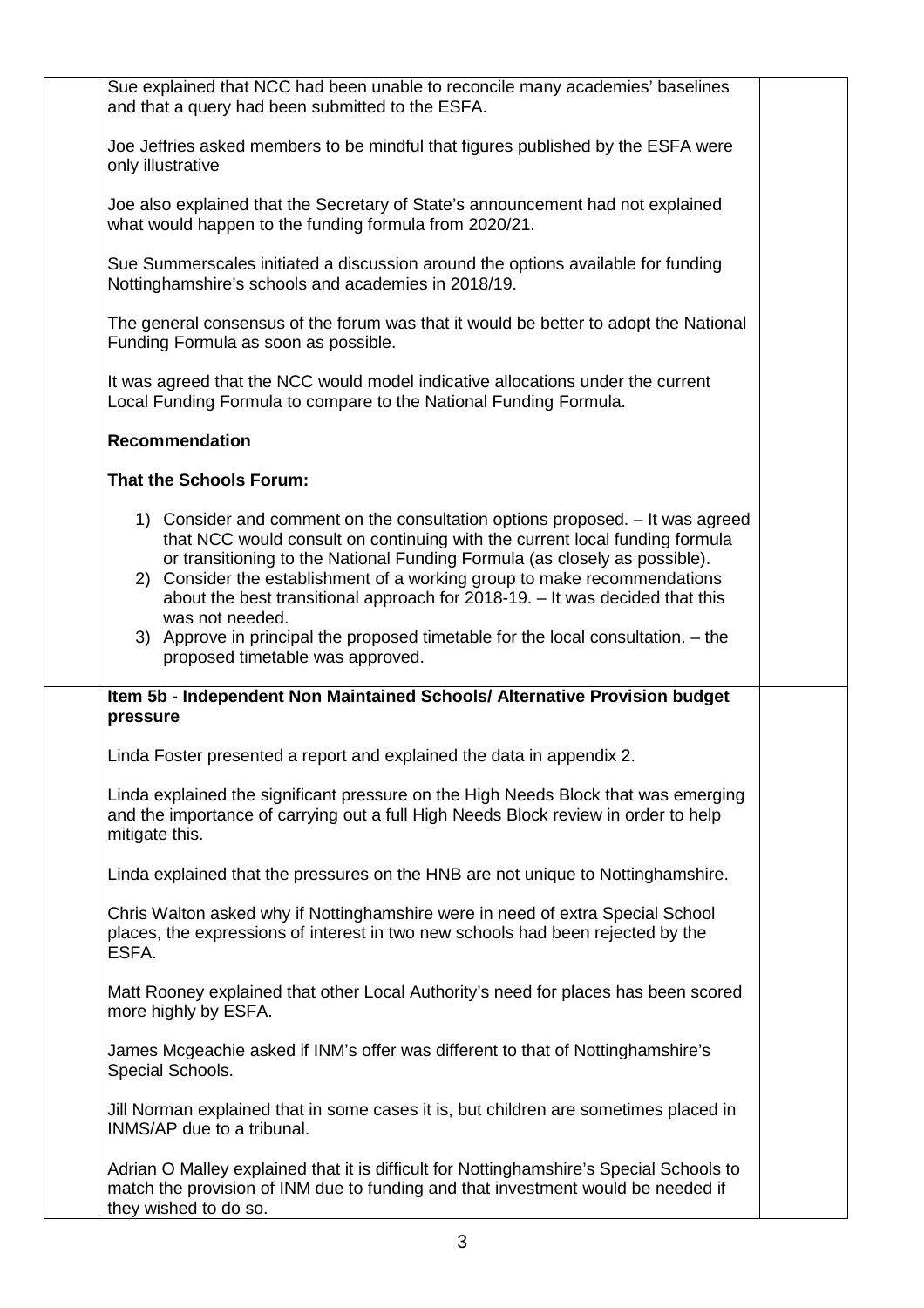|                                                                                                   | Dick Vasey asked if there were plans for any AP Free Schools in Nottinghamshire.                                                                                                                                                                |             |  |  |
|---------------------------------------------------------------------------------------------------|-------------------------------------------------------------------------------------------------------------------------------------------------------------------------------------------------------------------------------------------------|-------------|--|--|
| Linda explained that there was not currently but that MATs had been showing signs<br>of interest. |                                                                                                                                                                                                                                                 |             |  |  |
|                                                                                                   | Dick Vasey stated that the increasing expenditure on INM and AP raises questions<br>around the impact that the Behaviour Partnerships are having.                                                                                               |             |  |  |
|                                                                                                   | Linda confirmed that the partnerships would be part of the full review.                                                                                                                                                                         |             |  |  |
| were to occur again in 2018/19.                                                                   | Sue Summerscales explained that the Non ISB reserve would be sufficient to cover<br>the current predicted overspend for 2017/18 but would not be able to cover it if it                                                                         |             |  |  |
|                                                                                                   | Anne Hall stated that this should be dealt with by ESFA if it is a national issue.                                                                                                                                                              |             |  |  |
| <b>RECOMMENDATION</b>                                                                             |                                                                                                                                                                                                                                                 |             |  |  |
| <b>That the Schools Forum:</b>                                                                    |                                                                                                                                                                                                                                                 |             |  |  |
| overspend - report was noted                                                                      | 1) Note the financial position of the 2017-18 High Needs Block and the forecast<br>2) Agrees, in principle, to include a proposal in the 2018-19 local funding<br>formula consultation to transfer up to 0.5% from the school block to the High |             |  |  |
| For                                                                                               | Needs block to increase the High Needs Block allocation.<br>Against                                                                                                                                                                             | Abstentions |  |  |
| 13                                                                                                | 0                                                                                                                                                                                                                                               | 0           |  |  |
| appropriate type of provision in order that best value is achieved from the                       | review of the distribution, use and impact of current funding in the High<br>Needs Block. The aim of this review would be for pupils to access the most                                                                                         |             |  |  |
| High Needs Block.                                                                                 |                                                                                                                                                                                                                                                 |             |  |  |
| For                                                                                               | Against                                                                                                                                                                                                                                         | Abstentions |  |  |
| 13                                                                                                | O                                                                                                                                                                                                                                               | $\Omega$    |  |  |
| to carry out the review as soon as possible.                                                      | It was agreed that NCC would use the HN Strategic grant to employ a consultant                                                                                                                                                                  |             |  |  |
| Item 5c - SEND Specialist Provision Capital Grant                                                 |                                                                                                                                                                                                                                                 |             |  |  |
|                                                                                                   | Matt Rooney introduced the paper and explained the timetable for the consultation.                                                                                                                                                              |             |  |  |
| <b>Recommendations</b>                                                                            |                                                                                                                                                                                                                                                 |             |  |  |
|                                                                                                   | 1. That Schools Forum notes the need to consult regarding the spending of the                                                                                                                                                                   |             |  |  |
| <b>Specialist Provision Capital Grant.</b><br>For                                                 |                                                                                                                                                                                                                                                 | Abstentions |  |  |
| 13                                                                                                | Against<br>$\Omega$                                                                                                                                                                                                                             | 0           |  |  |
|                                                                                                   | 2. That Schools Forum notes that any increase in special school places in the<br>county special school places in the county will require funding from the                                                                                       |             |  |  |
| <b>High Needs Block</b>                                                                           |                                                                                                                                                                                                                                                 |             |  |  |
| For                                                                                               | Against                                                                                                                                                                                                                                         | Abstentions |  |  |
| 13                                                                                                | $\Omega$                                                                                                                                                                                                                                        | 0           |  |  |